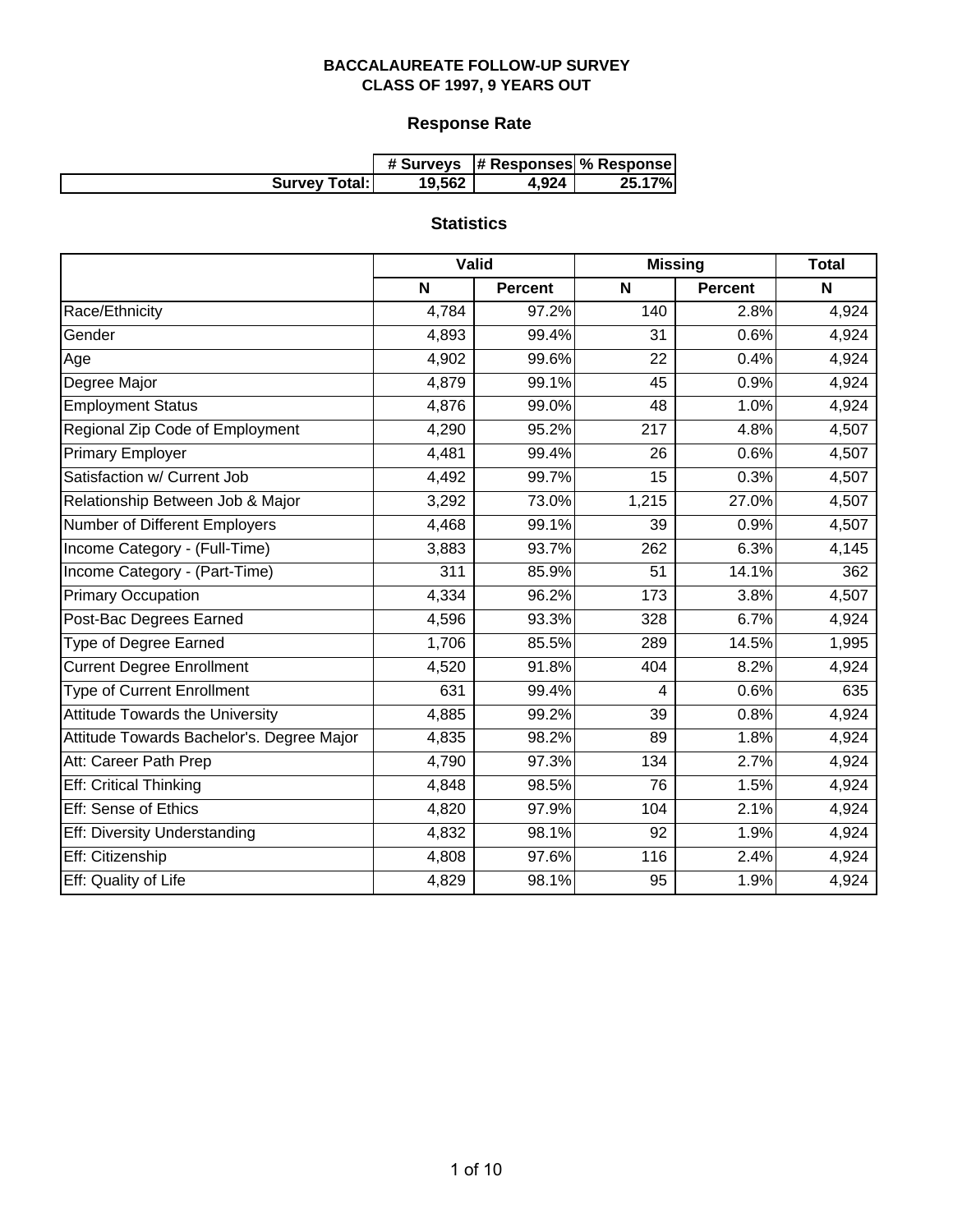#### **DEMOGRAPHIC**

# **Race/Ethnicity**

|                |                         |                  |                | <b>Valid</b>   | <b>Cumulative</b> |
|----------------|-------------------------|------------------|----------------|----------------|-------------------|
|                |                         | <b>Frequency</b> | <b>Percent</b> | <b>Percent</b> | <b>Percent</b>    |
| <b>Valid</b>   | Black, non-Hispanic     | 417              | 8.5            | 8.7            | 8.7               |
|                | Asian/Pacific Islander  | 216              | 4.4            | 4.5            | 13.2              |
|                | White, non-Hispanic     | 3.976            | 80.7           | 83.1           | 96.3              |
|                | Native American/Alaskan | 16               | 0.3            | 0.3            | 96.7              |
|                | Hispanic                | 148              | 3.0            | 3.1            | 99.8              |
|                | Non-resident alien      | 11               | 0.2            | 0.2            | 100.0             |
|                | Total                   | 4,784            | 97.2           | 100.0          |                   |
| <b>Missing</b> | No response             | 140              | 2.8            |                |                   |
|                | Total:                  | 4,924            | 100.0          |                |                   |

#### **Gender**

|                |             |           |                | Valid          | <b>Cumulative</b> |
|----------------|-------------|-----------|----------------|----------------|-------------------|
|                |             | Frequency | <b>Percent</b> | <b>Percent</b> | <b>Percent</b>    |
| <b>Valid</b>   | Female      | 2.599     | 52.8           | 53.1           | 53.1              |
|                | Male        | 2,294     | 46.6           | 46.9           | 100.0             |
|                | Total       | 4,893     | 99.4           | 100.0          |                   |
| <b>Missing</b> | No response | 31        | 0.6            |                |                   |
|                | Total:l     | 4,924     | 100.0          |                |                   |

# **Age Category**

|                |               |           |                | Valid   | <b>Cumulative</b> |
|----------------|---------------|-----------|----------------|---------|-------------------|
|                |               | Frequency | <b>Percent</b> | Percent | Percent           |
| <b>Valid</b>   | 26 through 35 | 3,470     | 70.5           | 70.8    | 70.8              |
|                | 36 through 45 | 715       | 14.5           | 14.6    | 85.4              |
|                | 46 and older  | 717       | 14.6           | 14.6    | 100.0             |
|                | Total         | 4,902     | 99.6           | 100.0   |                   |
| <b>Missing</b> | No response   | 22        | 0.4            |         |                   |
|                | Total:        | 4.924     | 100.0          |         |                   |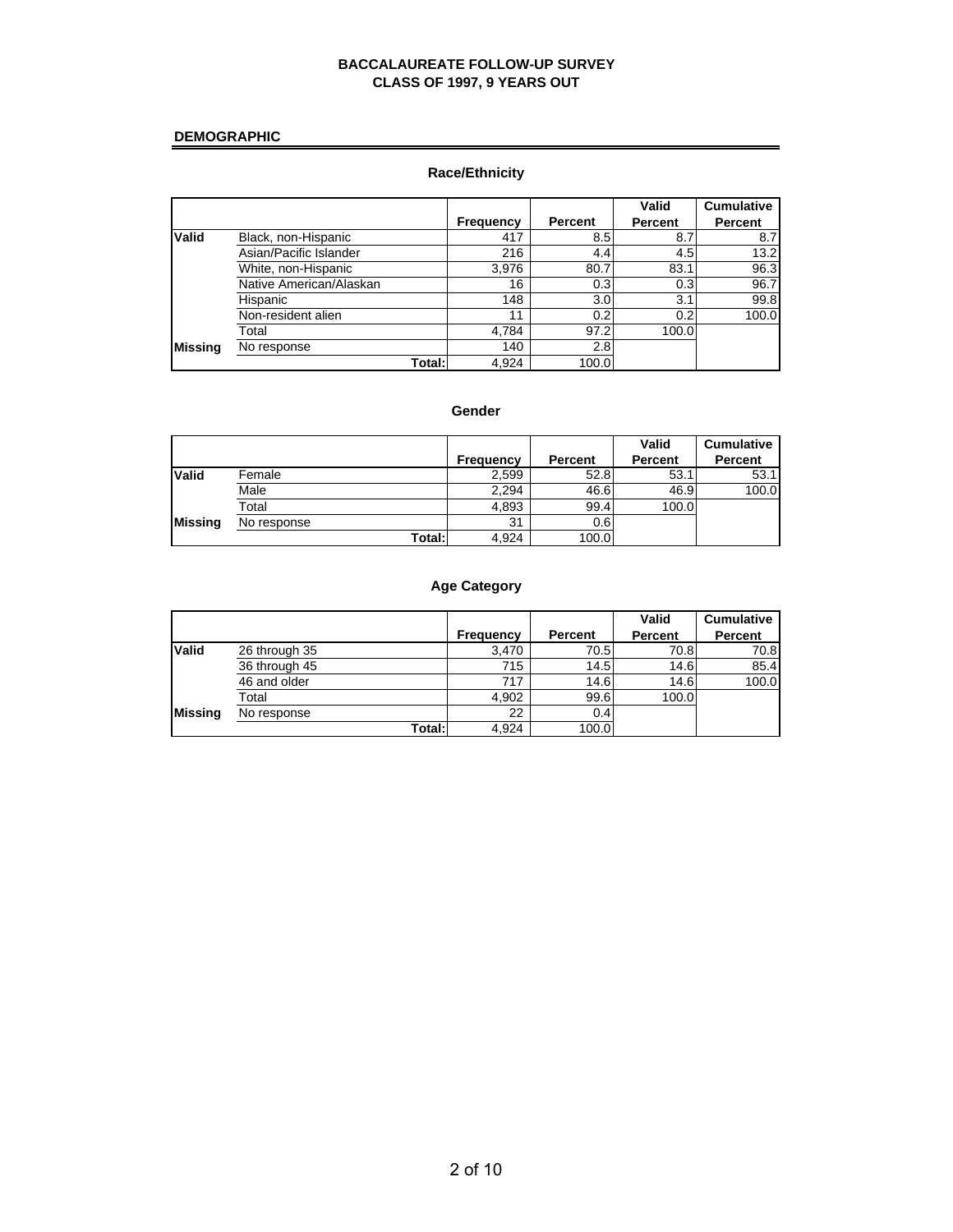# **Bachelor's Degree Major**

|                |                                      |                  |                | Valid          | <b>Cumulative</b> |
|----------------|--------------------------------------|------------------|----------------|----------------|-------------------|
|                |                                      | <b>Frequency</b> | <b>Percent</b> | <b>Percent</b> | <b>Percent</b>    |
| Valid          | Agriculture/Natural Resources        | 132              | 2.7            | 2.7            | 2.7               |
|                | Accounting                           | 106              | 2.2            | 2.2            | 4.9               |
|                | <b>Business</b>                      | 590              | 12.0           | 12.1           | 17.0              |
|                | Communication                        | 169              | 3.4            | 3.5            | 20.4              |
|                | <b>Computer/Information Sciences</b> | 95               | 1.9            | 1.9            | 22.4              |
|                | Education                            | 791              | 16.1           | 16.2           | 38.6              |
|                | Engineering                          | 379              | 7.7            | 7.8            | 46.4              |
|                | <b>Engineering Technologies</b>      | 149              | 3.0            | 3.1            | 49.4              |
|                | Nursing                              | 83               | 1.7            | 1.7            | 51.1              |
|                | <b>Health-Related</b>                | 252              | 5.1            | 5.2            | 56.3              |
|                | Liberal Arts/Humanities              | 460              | 9.3            | 9.4            | 65.7              |
|                | Science and Mathematics              | 357              | 7.3            | 7.3            | 73.0              |
|                | Social/Behavioral Sciences           | 623              | 12.7           | 12.8           | 85.8              |
|                | <b>Visual/Performing Arts</b>        | 139              | 2.8            | 2.8            | 88.6              |
|                | Multi/Interdisciplinary              | 35               | 0.7            | 0.7            | 89.4              |
|                | Other                                | 519              | 10.5           | 10.6           | 100.0             |
|                | Total                                | 4.879            | 99.1           | 100.0          |                   |
| <b>Missing</b> | No response                          | 45               | 0.9            |                |                   |
|                | Total:                               | 4,924            | 100.0          |                |                   |

# **EMPLOYMENT**

# **Employment Status**

|                |                 |                  |         | Valid   | <b>Cumulative</b> |
|----------------|-----------------|------------------|---------|---------|-------------------|
|                |                 | <b>Frequency</b> | Percent | Percent | <b>Percent</b>    |
| <b>Valid</b>   | Yes. Full-Time  | 4.145            | 84.2    | 85.0    | 85.0              |
|                | Yes, Part-Time  | 362              | 7.4     | 7.4     | 92.4              |
|                | No, Is Seeking  | 78               | 1.6     | 1.6     | 94.0              |
|                | No, Not Seeking | 291              | 5.9     | 6.0     | 100.0             |
|                | Total           | 4.876            | 99.0    | 100.0   |                   |
| <b>Missing</b> | No response     | 48               | 1.0     |         |                   |
|                | Total:          | 4.924            | 100.0   |         |                   |

# **Regional Zip Code of Employment**

|                |                  |                  |                | Valid          | <b>Cumulative</b> |
|----------------|------------------|------------------|----------------|----------------|-------------------|
|                |                  | <b>Frequency</b> | <b>Percent</b> | <b>Percent</b> | Percent           |
| <b>Valid</b>   | Chicago Area     | 1,702            | 37.8           | 39.7           | 39.7              |
|                | Rest of Illinois | 1,390            | 30.8           | 32.4           | 72.1              |
|                | Out-of-State     | 1,198            | 26.6           | 27.9           | 100.0             |
|                | Total            | 4,290            | 95.2           | 100.0          |                   |
| <b>Missing</b> | No response      | 217              | 4.8            |                |                   |
|                | Total:           | 4,507            | 100.0          |                |                   |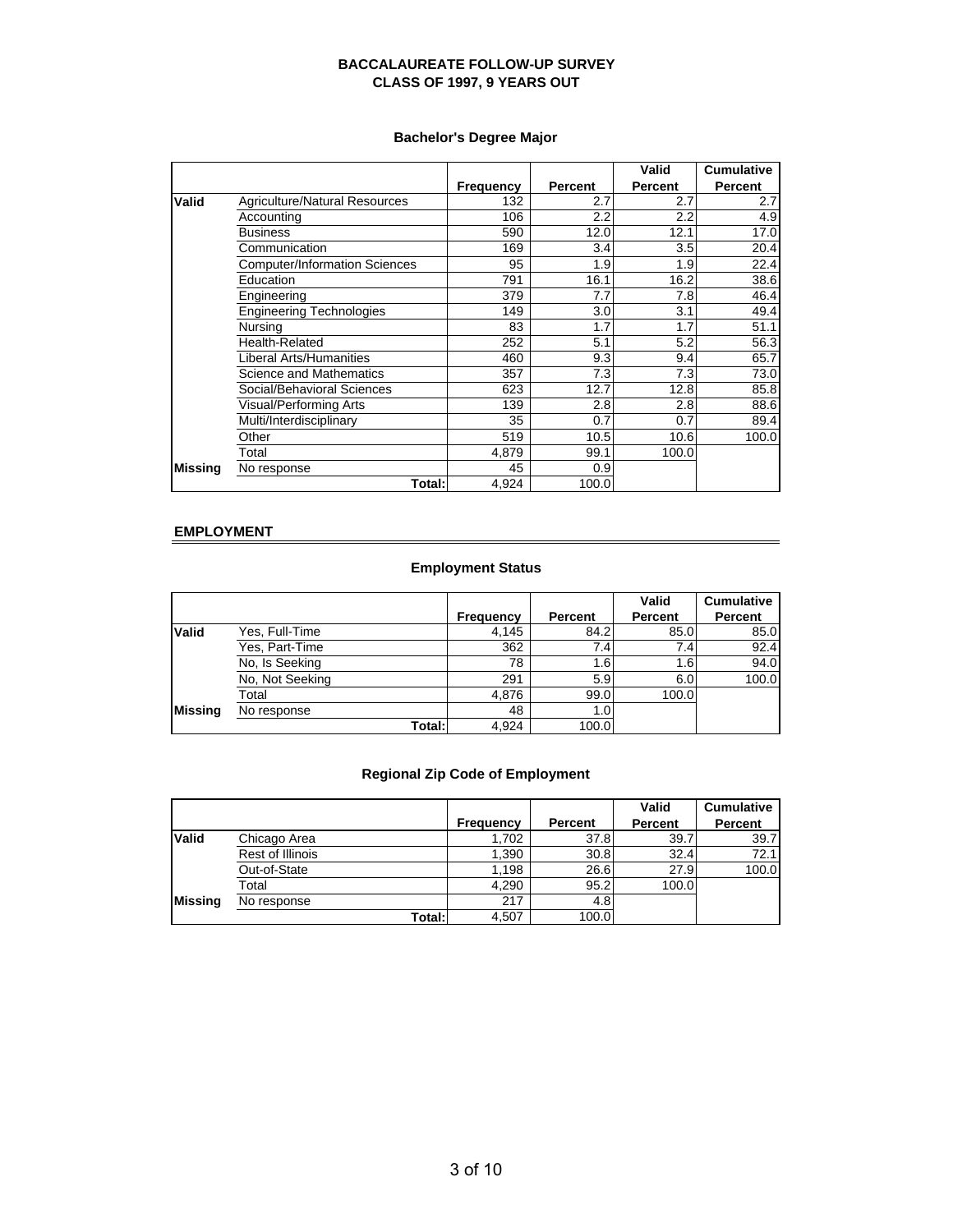# **Primary Employer**

|         |                                                  |                  |                | Valid   | <b>Cumulative</b> |
|---------|--------------------------------------------------|------------------|----------------|---------|-------------------|
|         |                                                  | <b>Frequency</b> | <b>Percent</b> | Percent | <b>Percent</b>    |
| Valid   | Self-employed/private practice                   | 386              | 8.6            | 8.6     | 8.6               |
|         | Business (industrial, commercial, or<br>service) | 1.464            | 32.5           | 32.7    | 41.3              |
|         | Professional firm                                | 432              | 9.6            | 9.6     | 50.9              |
|         | College/university                               | 304              | 6.7            | 6.8     | 57.7              |
|         | Elementary/secondary school                      | 711              | 15.8           | 15.9    | 73.6              |
|         | Health agency/institution                        | 352              | 7.8            | 7.9     | 81.4              |
|         | Government (federal, state, or local)            | 488              | 10.8           | 10.9    | 92.3              |
|         | Armed services                                   | 62               | 1.4            | 1.4     | 93.7              |
|         | Non-profit (non-government)                      | 182              | 4.0            | 4.1     | 97.8              |
|         | Other employer                                   | 100              | 2.2            | 2.2     | 100.0             |
|         | Total                                            | 4.481            | 99.4           | 100.0   |                   |
| Missing | No response                                      | 26               | 0.6            |         |                   |
|         | Total:I                                          | 4,507            | 100.0          |         |                   |

#### **Satisfaction w/ Current Job**

|                |                       |                  |                | Valid   | <b>Cumulative</b> |
|----------------|-----------------------|------------------|----------------|---------|-------------------|
|                |                       | <b>Frequency</b> | <b>Percent</b> | Percent | Percent           |
| <b>Valid</b>   | Verv satisfied        | 1.966            | 43.6           | 43.8    | 43.8              |
|                | Satisfied             | 1.749            | 38.8           | 38.9    | 82.7              |
|                | Somewhat satisfied    | 566              | 12.6           | 12.6    | 95.3              |
|                | Somewhat dissatisfied | 122              | 2.7            | 2.7     | 98.0              |
|                | Dissatisfied          | 61               | 1.4            | 1.4     | 99.4              |
|                | Very dissatisfied     | 28               | 0.6            | 0.6     | 100.0             |
|                | Total                 | 4,492            | 99.7           | 100.0   |                   |
| <b>Missing</b> | No response           | 15               | 0.3            |         |                   |
|                | Total:l               | 4,507            | 100.0          |         |                   |

# **Relationship Between Job & Major**

|                |                                |           |         | Valid   | <b>Cumulative</b> |
|----------------|--------------------------------|-----------|---------|---------|-------------------|
|                |                                | Frequency | Percent | Percent | <b>Percent</b>    |
| <b>Valid</b>   | <b>Closely Related</b>         | 1,690     | 37.5    | 51.3    | 51.3              |
|                | Related                        | 868       | 19.3    | 26.4    | 77.7              |
|                | Unrelated, by choice           | 540       | 12.0    | 16.4    | 94.1              |
|                | Unrelated, not by choice       | 173       | 3.8     | 5.3     | 99.4              |
|                | Unrelated, no further response | 21        | 0.5     | 0.6     | 100.0             |
|                | Total                          | 3,292     | 73.0    | 100.0   |                   |
| <b>Missing</b> | No response                    | 1.215     | 27.0    |         |                   |
|                | Total:                         | 4.507     | 100.0   |         |                   |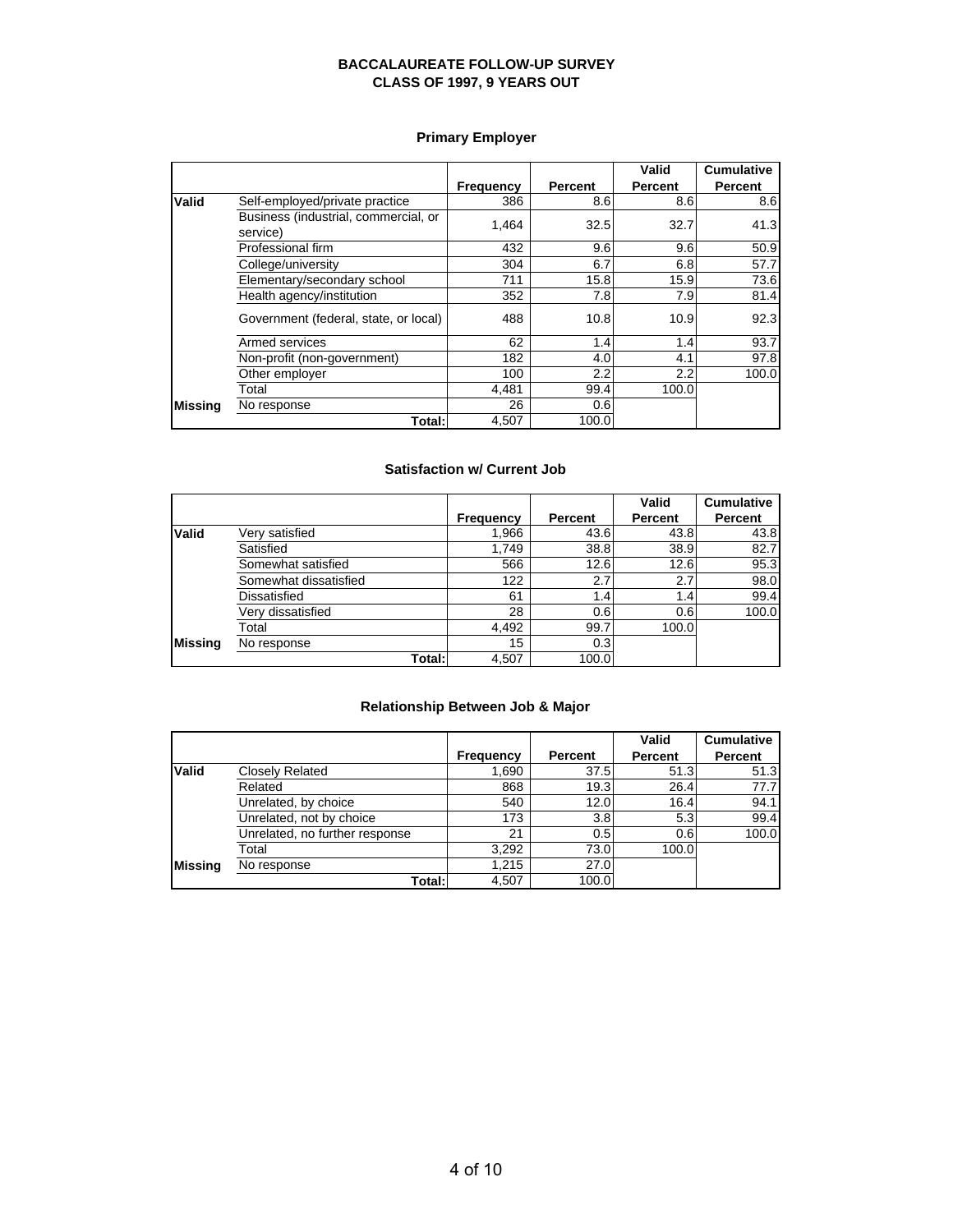# **Number of Different Employers**

|                |               |                  |         | Valid          | <b>Cumulative</b> |
|----------------|---------------|------------------|---------|----------------|-------------------|
|                |               | <b>Frequency</b> | Percent | <b>Percent</b> | <b>Percent</b>    |
| <b>Valid</b>   | One           | 1.016            | 22.5    | 22.7           | 22.7              |
|                | Two           | 1,364            | 30.3    | 30.5           | 53.3              |
|                | Three to six  | 1.911            | 42.4    | 42.8           | 96.0              |
|                | More than six | 177              | 3.9     | 4.0            | 100.0             |
|                | Total         | 4,468            | 99.1    | 100.0          |                   |
| <b>Missing</b> | No response   | 39               | 0.9     |                |                   |
|                | Total:        | 4,507            | 100.0   |                |                   |

# **Income Category - (Full-Time Employment)**

|                |                     |                  |                | Valid   | <b>Cumulative</b> |
|----------------|---------------------|------------------|----------------|---------|-------------------|
|                |                     | <b>Frequency</b> | <b>Percent</b> | Percent | <b>Percent</b>    |
| <b>Valid</b>   | Under \$20,000      | 44               | 1.1            | 1.1     | 1.1               |
|                | \$20,000 - \$30,000 | 202              | 4.9            | 5.2     | 6.3               |
|                | \$30.001 - \$40.000 | 528              | 12.7           | 13.6    | 19.9              |
|                | \$40,001 - \$50,000 | 652              | 15.7           | 16.8    | 36.7              |
|                | \$50,001 - \$60,000 | 555              | 13.4           | 14.3    | 51.0              |
|                | \$60,001 - \$75,000 | 726              | 17.5           | 18.7    | 69.7              |
|                | \$75,001 - \$99,999 | 560              | 13.5           | 14.4    | 84.1              |
|                | $$100,000+$         | 616              | 14.9           | 15.9    | 100.0             |
|                | Total               | 3,883            | 93.7           | 100.0   |                   |
| <b>Missing</b> | No response         | 262              | 6.3            |         |                   |
|                | Total:I             | 4,145            | 100.0          |         |                   |

# **Income Category - (Part-Time Employment)**

|              |                     |                  |                | Valid          | <b>Cumulative</b> |
|--------------|---------------------|------------------|----------------|----------------|-------------------|
|              |                     | <b>Frequency</b> | <b>Percent</b> | <b>Percent</b> | <b>Percent</b>    |
| <b>Valid</b> | Under \$20,000      | 125              | 34.5           | 40.2           | 40.2              |
|              | \$20,000 - \$30,000 | 74               | 20.4           | 23.8           | 64.0              |
|              | \$30,001 - \$40,000 | 34               | 9.4            | 10.9           | 74.9              |
|              | \$40,001 - \$50,000 | 32               | 8.8            | 10.3           | 85.2              |
|              | \$50,001 - \$60,000 | 18               | 5.0            | 5.8            | 91.0              |
|              | \$60,001 - \$75,000 | 11               | 3.0            | 3.5            | 94.5              |
|              | \$75,001 - \$99,999 | 5                | 1.4            | 1.61           | 96.1              |
|              | $$100,000+$         | 12               | 3.3            | 3.9            | 100.0             |
|              | Total               | 311              | 85.9           | 100.0          |                   |
| Missing      | No response         | 51               | 14.1           |                |                   |
|              | Total:              | 362              | 100.0          |                |                   |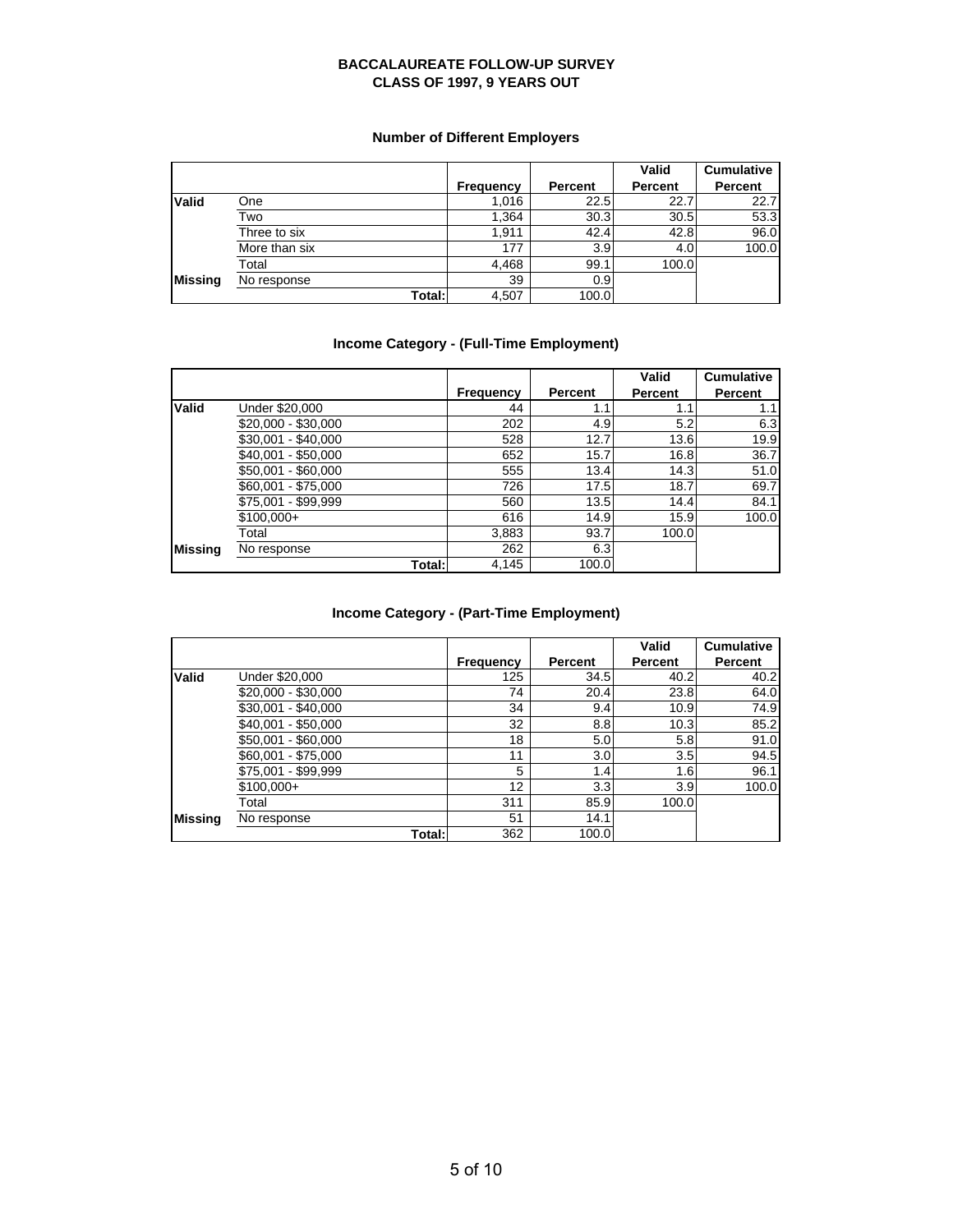# **Primary Occupation**

|                |                                                        |                  |                  | Valid   | <b>Cumulative</b> |
|----------------|--------------------------------------------------------|------------------|------------------|---------|-------------------|
|                |                                                        | <b>Frequency</b> | <b>Percent</b>   | Percent | Percent           |
| Valid          | Management                                             | 622              | 13.8             | 14.4    | 14.4              |
|                | <b>Business Operations</b>                             | 384              | 8.5              | 8.9     | 23.2              |
|                | <b>Financial Specialists</b>                           | 250              | 5.5              | 5.8     | 29.0              |
|                | <b>Computer Specialists</b>                            | 226              | 5.0              | 5.2     | 34.2              |
|                | Mathematical Scientists and                            | 8                | 0.2              | 0.2     | 34.4              |
|                | Technicians                                            |                  |                  |         |                   |
|                | Architects, Surveyors, and<br>Cartographers            | 57               | 1.3              | 1.3     | 35.7              |
|                |                                                        |                  |                  |         |                   |
|                | <b>Engineers and Related Technicians</b>               | 305              | 6.8              | 7.0     | 42.7              |
|                | Life and Physical Scientists and<br>Technicians        | 84               | 1.9              | 1.9     | 44.7              |
|                | <b>Social Scientists</b>                               | 39               | 0.9              | 0.9     | 45.6              |
|                | Health: Doctors                                        | 103              | 2.3              | 2.4     | 47.9              |
|                | Health: Registered Nurses                              | 114              | 2.5              | 2.6     | 50.6              |
|                | Health: Therapists                                     | 116              | 2.6              | 2.7     | 53.3              |
|                | Health: Other Health Practitioners,                    | 120              | 2.7              | 2.8     | 56.0              |
|                | <b>Community and Social Service</b>                    | 226              | 5.0              | 5.2     | 61.2              |
|                | Legal: Attorneys/Judges                                | 71               | $1.\overline{6}$ | 1.6     | 62.9              |
|                | Legal: Legal Support Workers                           | 26               | 0.6              | 0.6     | 63.5              |
|                | <b>Education: Early Childhood</b>                      |                  |                  |         |                   |
|                | <b>Teachers</b>                                        | 51               | 1.1              | 1.2     | 64.7              |
|                | <b>Education: Elementary School</b><br><b>Teachers</b> | 194              | 4.3              | 4.5     | 69.1              |
|                | <b>Education: Middle School Teachers</b>               | 93               | 2.1              | 2.1     | 71.3              |
|                | Education: Secondary School                            | 143              | 3.2              | 3.3     | 74.6              |
|                | <b>Teachers</b>                                        |                  |                  |         |                   |
|                | <b>Education: Special Education</b><br><b>Teachers</b> | 73               | 1.6              | 1.7     | 76.3              |
|                | Education: Other, except<br>Administrators             | 182              | 4.0              | 4.2     | 80.5              |
|                | <b>Library Occupations</b>                             | 19               | 0.4              | 0.4     | 80.9              |
|                | Arts and Design Workers                                | 48               | 1.1              | 1.1     | 82.0              |
|                | Entertainers, Performers, Sports,                      |                  |                  |         |                   |
|                | and Related                                            | 14               | 0.3              | 0.3     | 82.3              |
|                | <b>Media and Communication Workers</b>                 | 80               | 1.8              | 1.8     | 84.2              |
|                | Sales                                                  | 227              | 5.0              | 5.2     | 89.4              |
|                | Office and Administration                              | 102              | 2.3              | 2.4     | 91.8              |
|                | <b>Protective Services</b>                             | 129              | 2.9              | 3.0     | 94.7              |
|                | Food Preparation and Serving                           | 12               | 0.3              | 0.3     | 95.0              |
|                | <b>Building and Grounds Cleaning</b>                   | 5                | 0.1              | 0.1     | 95.1              |
|                | <b>Personal Care Services</b>                          | 28               | 0.6              | 0.6     | 95.8              |
|                | Farming, Fishing, and Forestry                         | 27               | 0.6              | 0.6     | 96.4              |
|                | Construction and Extractive                            | 24               | 0.5              | 0.6     | 97.0              |
|                | Installation, Maintenance, and<br>Repair               | 12               | 0.3              | 0.3     | 97.2              |
|                | Production                                             | 22               | 0.5              | 0.5     | 97.7              |
|                | <b>Transportation and Material Moving</b>              | 48               | 1.1              | 1.1     | 98.8              |
|                | Military                                               | 50               | 1.1              | 1.2     | 100.0             |
|                | Total                                                  | 4,334            | 96.2             | 100.0   |                   |
| <b>Missing</b> | No response                                            | 173              | 3.8              |         |                   |
|                | Total:                                                 | 4,507            | 100.0            |         |                   |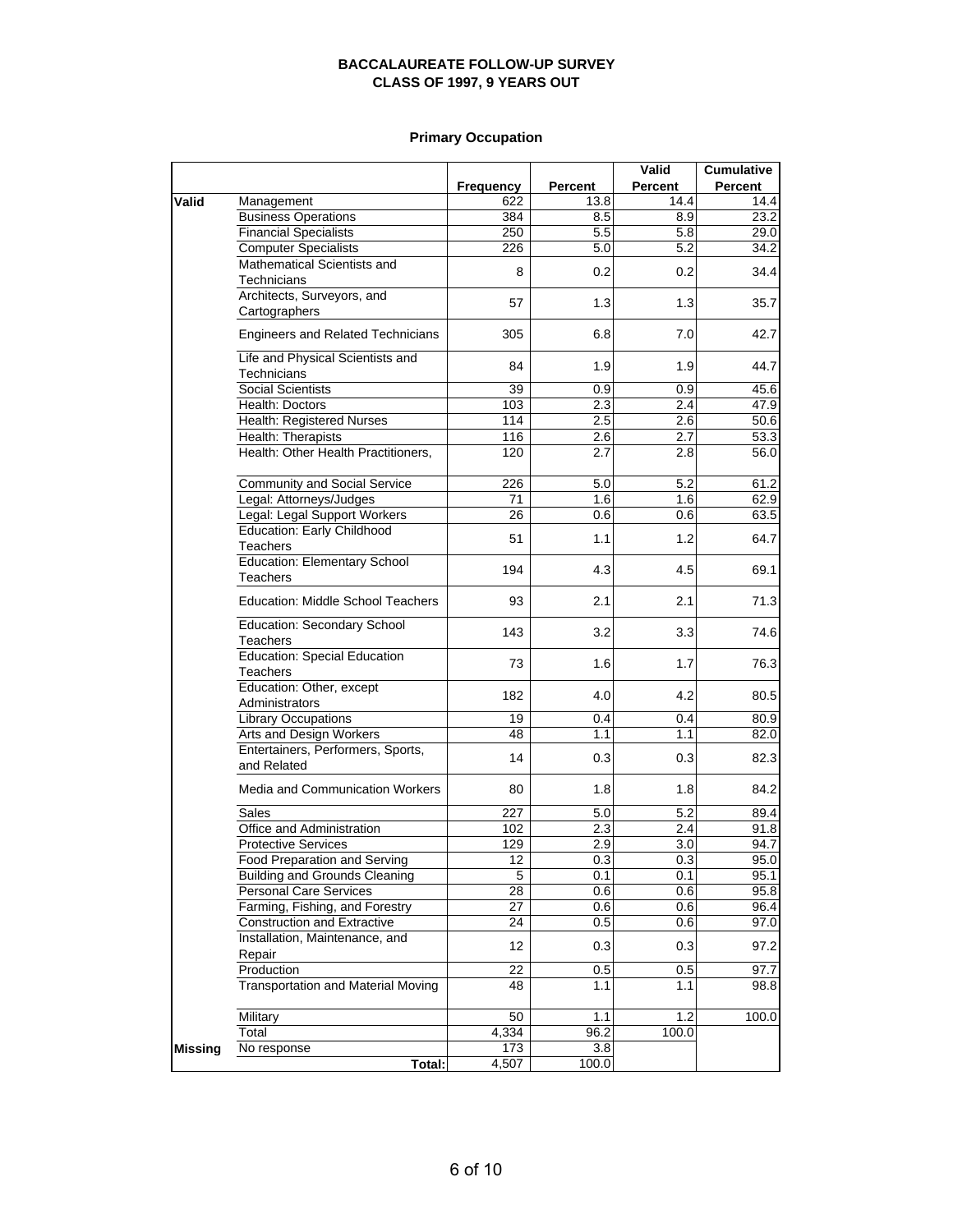#### **EDUCATION**

# **Post-Bac Degrees Earned**

|                |             |                  |                | Valid          | <b>Cumulative</b> |
|----------------|-------------|------------------|----------------|----------------|-------------------|
|                |             | <b>Frequency</b> | <b>Percent</b> | <b>Percent</b> | Percent           |
| <b>Valid</b>   | Yes         | 1,995            | 40.5           | 43.4           | 43.4              |
|                | No          | 2,601            | 52.8           | 56.6           | 100.0             |
|                | Total       | 4,596            | 93.3           | 100.0          |                   |
| <b>Missing</b> | No response | 328              | 6.7            |                |                   |
|                | Total:l     | 4,924            | 100.0          |                |                   |

# **Type of Degree Earned**

|                |                       |                  |                | Valid          | <b>Cumulative</b> |
|----------------|-----------------------|------------------|----------------|----------------|-------------------|
|                |                       | <b>Frequency</b> | <b>Percent</b> | <b>Percent</b> | <b>Percent</b>    |
| <b>Valid</b>   | Associate             | 41               | 2.1            | 2.4            | 2.4               |
|                | Second baccalaureate  | 48               | 2.4            | 2.8            | 5.2               |
|                | Academic master's     | 855              | 42.9           | 50.1           | 55.3              |
|                | Professional master's | 470              | 23.6           | 27.5           | 82.9              |
|                | Medicine              | 41               | 2.1            | 2.4            | 85.3              |
|                | Health professional   | 51               | 2.6            | 3.0            | 88.3              |
|                | Theology/divinity     | 44               | 2.2            | 2.6            | 90.9              |
|                | Law                   | 67               | 3.4            | 3.9            | 94.8              |
|                | Doctorate             | 53               | 2.7            | 3.1            | 97.9              |
|                | Other                 | 36               | 1.8            | 2.1            | 100.0             |
|                | Total                 | 1.706            | 85.5           | 100.0          |                   |
| <b>Missing</b> | No response           | 289              | 14.5           |                |                   |
|                | Total:                | 1,995            | 100.0          |                |                   |

#### **Current Degree Enrollment**

|                |                |           |                | Valid   | <b>Cumulative</b> |
|----------------|----------------|-----------|----------------|---------|-------------------|
|                |                | Frequency | <b>Percent</b> | Percent | Percent           |
| Valid          | Yes, Full-Time | 289       | 5.9            | 6.4     | 6.4               |
|                | Yes, Part-Time | 346       | 7.0            | 7.7     | 14.0              |
|                | No             | 3,885     | 78.9           | 86.0    | 100.0             |
|                | Total          | 4,520     | 91.8           | 100.0   |                   |
| <b>Missing</b> | No response    | 404       | 8.2            |         |                   |
|                | Total:         | 4.924     | 100.0          |         |                   |

# **Type of Current Enrollment**

|                |                       |                  |                | Valid          | <b>Cumulative</b> |
|----------------|-----------------------|------------------|----------------|----------------|-------------------|
|                |                       | <b>Frequency</b> | <b>Percent</b> | <b>Percent</b> | <b>Percent</b>    |
| Valid          | Associate             | 11               | 1.7            | 1.7            | 1.7               |
|                | Second baccalaureate  | 25               | 3.9            | 4.0            | 5.7               |
|                | Academic master's     | 231              | 36.4           | 36.6           | 42.3              |
|                | Professional master's | 192              | 30.2           | 30.4           | 72.7              |
|                | Medicine              | 6                | 0.9            | 1.0            | 73.7              |
|                | Health professional   | 15               | 2.4            | 2.4            | 76.1              |
|                | Theology/divinity     | 5                | 0.8            | 0.8            | 76.9              |
|                | Law                   | 17               | 2.7            | 2.7            | 79.6              |
|                | Doctorate             | 92               | 14.5           | 14.6           | 94.1              |
|                | Other                 | 37               | 5.8            | 5.9            | 100.0             |
|                | Total                 | 631              | 99.4           | 100.0          |                   |
| <b>Missing</b> | No response           | 4                | 0.6            |                |                   |
|                | Total:                | 635              | 100.0          |                |                   |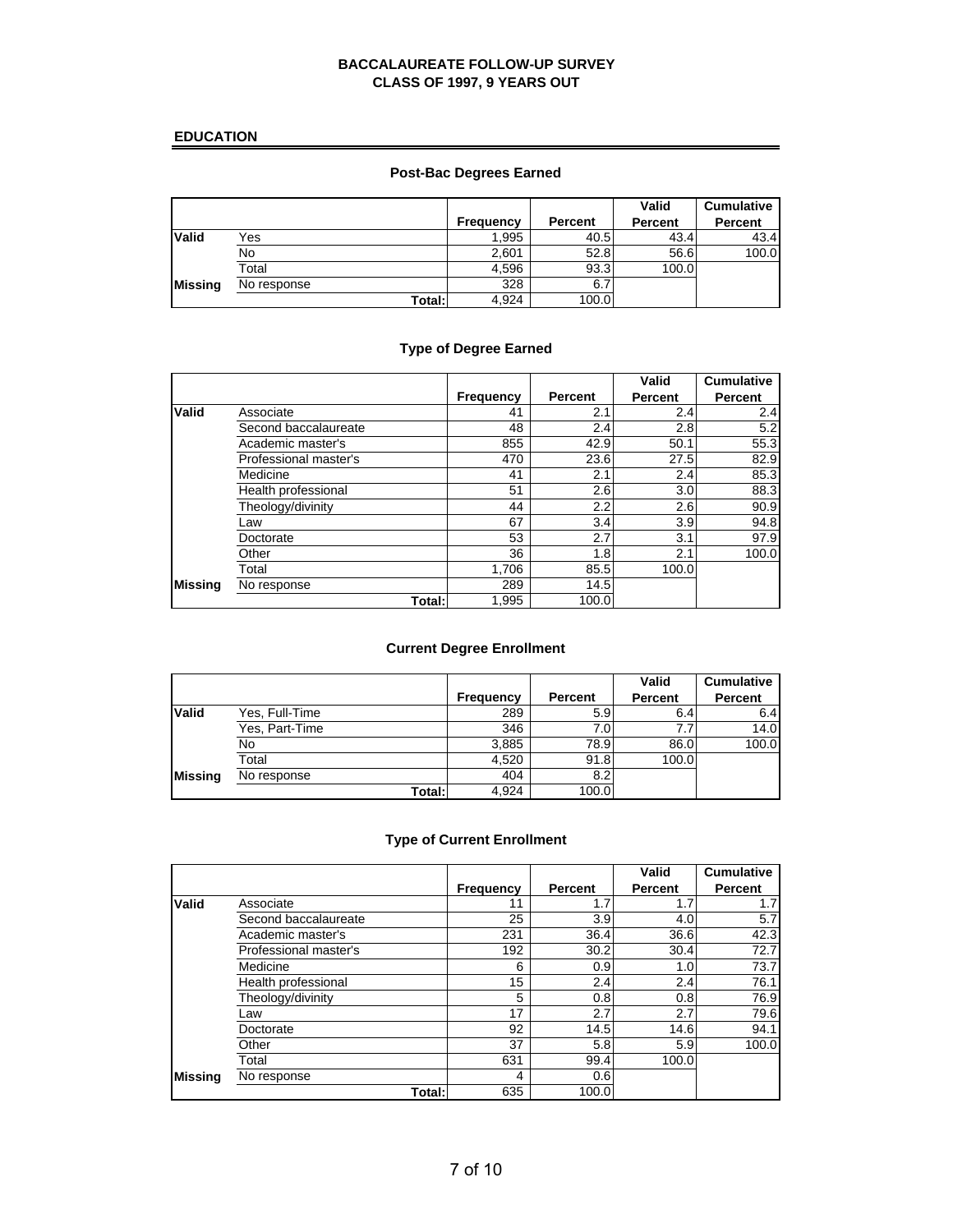#### **SATISFACTION**

# **Present Attitude Towards the University**

|              |                   |                  |         | Valid          | <b>Cumulative</b> |
|--------------|-------------------|------------------|---------|----------------|-------------------|
|              |                   | <b>Frequency</b> | Percent | <b>Percent</b> | <b>Percent</b>    |
| <b>Valid</b> | Strongly positive | 1,921            | 39.0    | 39.3           | 39.3              |
|              | Positive          | 2,283            | 46.4    | 46.7           | 86.1              |
|              | Somewhat positive | 528              | 10.7    | 10.8           | 96.9              |
|              | Somewhat negative | 107              | 2.2     | 2.2            | 99.1              |
|              | Negative          | 30               | 0.6     | 0.6            | 99.7              |
|              | Strongly negative | 16               | 0.3     | 0.3            | 100.0             |
|              | Total             | 4,885            | 99.2    | 100.0          |                   |
| Missing      | No response       | 39               | 0.8     |                |                   |
|              | Total:            | 4,924            | 100.0   |                |                   |

# **Present Attitude Towards Bachelor's Degree Major**

|                |                   |                  |                | Valid          | <b>Cumulative</b> |
|----------------|-------------------|------------------|----------------|----------------|-------------------|
|                |                   | <b>Frequency</b> | <b>Percent</b> | <b>Percent</b> | <b>Percent</b>    |
| <b>Valid</b>   | Strongly positive | 1,657            | 33.7           | 34.3           | 34.3              |
|                | Positive          | 2,094            | 42.5           | 43.3           | 77.6              |
|                | Somewhat positive | 783              | 15.9           | 16.2           | 93.8              |
|                | Somewhat negative | 213              | 4.3            | 4.4            | 98.2              |
|                | Negative          | 64               | 1.3            | 1.3            | 99.5              |
|                | Strongly negative | 24               | 0.5            | 0.5            | 100.0             |
|                | Total             | 4,835            | 98.2           | 100.0          |                   |
| <b>Missing</b> | No response       | 89               | 1.8            |                |                   |
|                | Total:            | 4,924            | 100.0          |                |                   |

#### **Career Path Prep**

|                |              |                  |                | Valid   | <b>Cumulative</b> |
|----------------|--------------|------------------|----------------|---------|-------------------|
|                |              | <b>Frequency</b> | <b>Percent</b> | Percent | <b>Percent</b>    |
| <b>Valid</b>   | Verv Well    | 1,207            | 24.5           | 25.2    | 25.2              |
|                | Well         | 1,716            | 34.8           | 35.8    | 61.0              |
|                | Adequately   | 1,476            | 30.0           | 30.8    | 91.8              |
|                | Inadequately | 263              | 5.3            | 5.5     | 97.3              |
|                | Poorly       | 73               | 1.5            | 1.5     | 98.9              |
|                | Very Poorly  | 55               | 1.1            | 1.1     | 100.0             |
|                | Total        | 4,790            | 97.3           | 100.0   |                   |
| <b>Missing</b> | No response  | 134              | 2.7            |         |                   |
|                | Total:       | 4,924            | 100.0          |         |                   |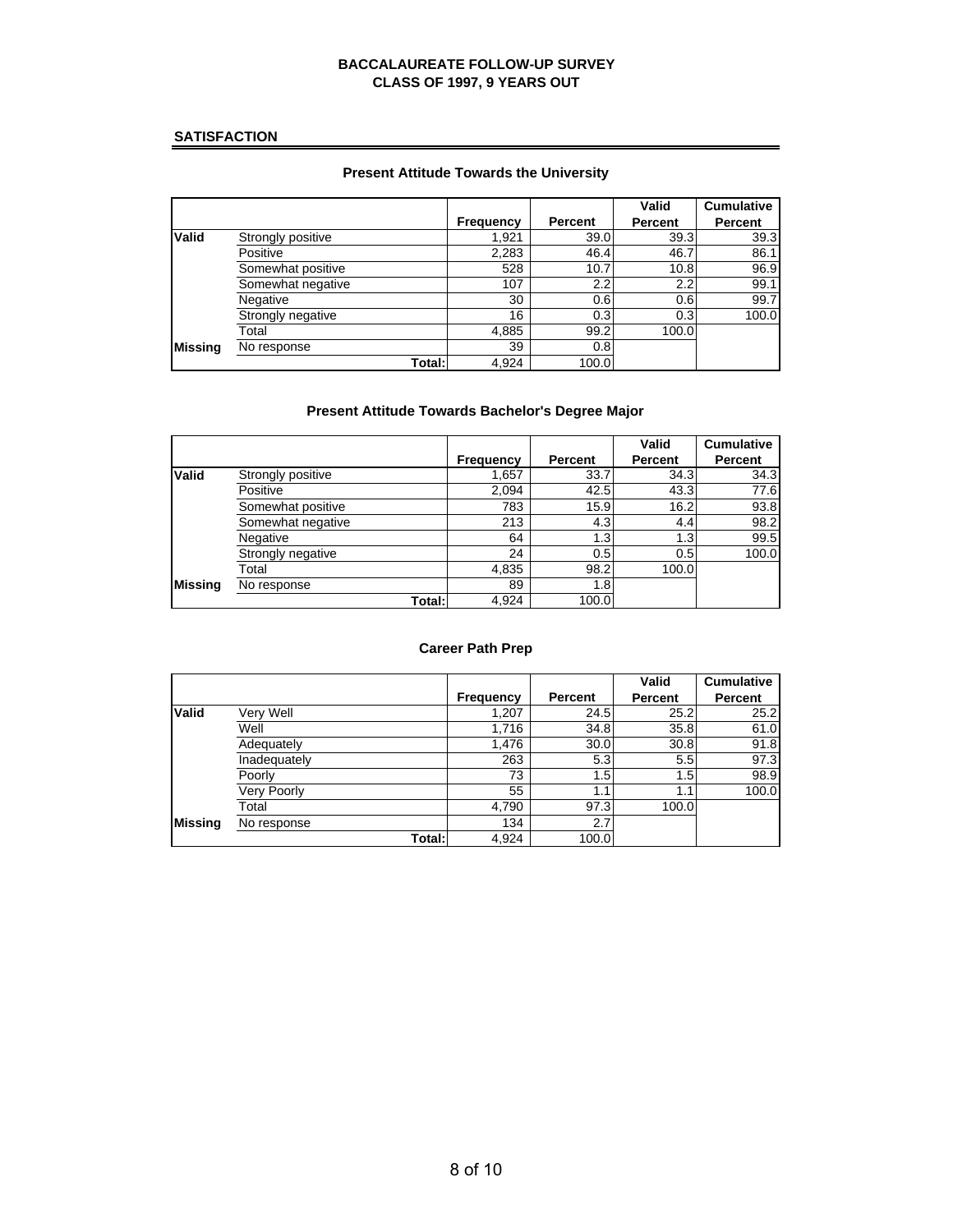# **EDUCATIONAL EFFECTIVENESS**

#### **Frequency Percent Valid** Extremely helpful 1,117 22.7 23.0 23.0 23.0 23.0 Very helpful 2,118 43.0 43.7 66.7<br>Moderately helpful 1,324 26.9 27.3 94.0 Moderately helpful 1,324 26.9 27.3 94.0<br>
Slightly helpful 232 4.7 4.8 98.8 Slightly helpful 232 4.7 4.8 98.8<br>Not helpful 57 1.2 1.2 100.0 Not helpful 57 1.2 1.2 100.0 Total 4,848 98.5 100.0 **Missing** No response 76 76 1.5 4,924 **Valid Percent Cumulative Percent Total:**

#### **Eff: Critical Thinking**

#### **Eff: Sense of Ethics**

|                |                    |                  |                | Valid   | <b>Cumulative</b> |
|----------------|--------------------|------------------|----------------|---------|-------------------|
|                |                    | <b>Frequency</b> | <b>Percent</b> | Percent | Percent           |
| <b>Valid</b>   | Extremely helpful  | 672              | 13.6           | 13.9    | 13.9              |
|                | Very helpful       | 1,675            | 34.0           | 34.8    | 48.7              |
|                | Moderately helpful | 1,584            | 32.2           | 32.9    | 81.6              |
|                | Slightly helpful   | 574              | 11.7           | 11.9    | 93.5              |
|                | Not helpful        | 315              | 6.4            | 6.5     | 100.0             |
|                | Total              | 4,820            | 97.9           | 100.0   |                   |
| <b>Missing</b> | No response        | 104              | 2.1            |         |                   |
|                | Total:             | 4,924            | 100.0          |         |                   |

#### **Eff: Diversity Understanding**

|                |                    |                  |                | Valid          | <b>Cumulative</b> |
|----------------|--------------------|------------------|----------------|----------------|-------------------|
|                |                    | <b>Frequency</b> | <b>Percent</b> | <b>Percent</b> | <b>Percent</b>    |
| <b>Valid</b>   | Extremely helpful  | 1,106            | 22.5           | 22.9           | 22.9              |
|                | Very helpful       | 1,821            | 37.0           | 37.7           | 60.6              |
|                | Moderately helpful | 1,248            | 25.3           | 25.8           | 86.4              |
|                | Slightly helpful   | 477              | 9.7            | 9.9            | 96.3              |
|                | Not helpful        | 180              | 3.7            | 3.7            | 100.0             |
|                | Total              | 4,832            | 98.1           | 100.0          |                   |
| <b>Missing</b> | No response        | 92               | 1.9            |                |                   |
|                | Total:             | 4,924            | 100.0          |                |                   |